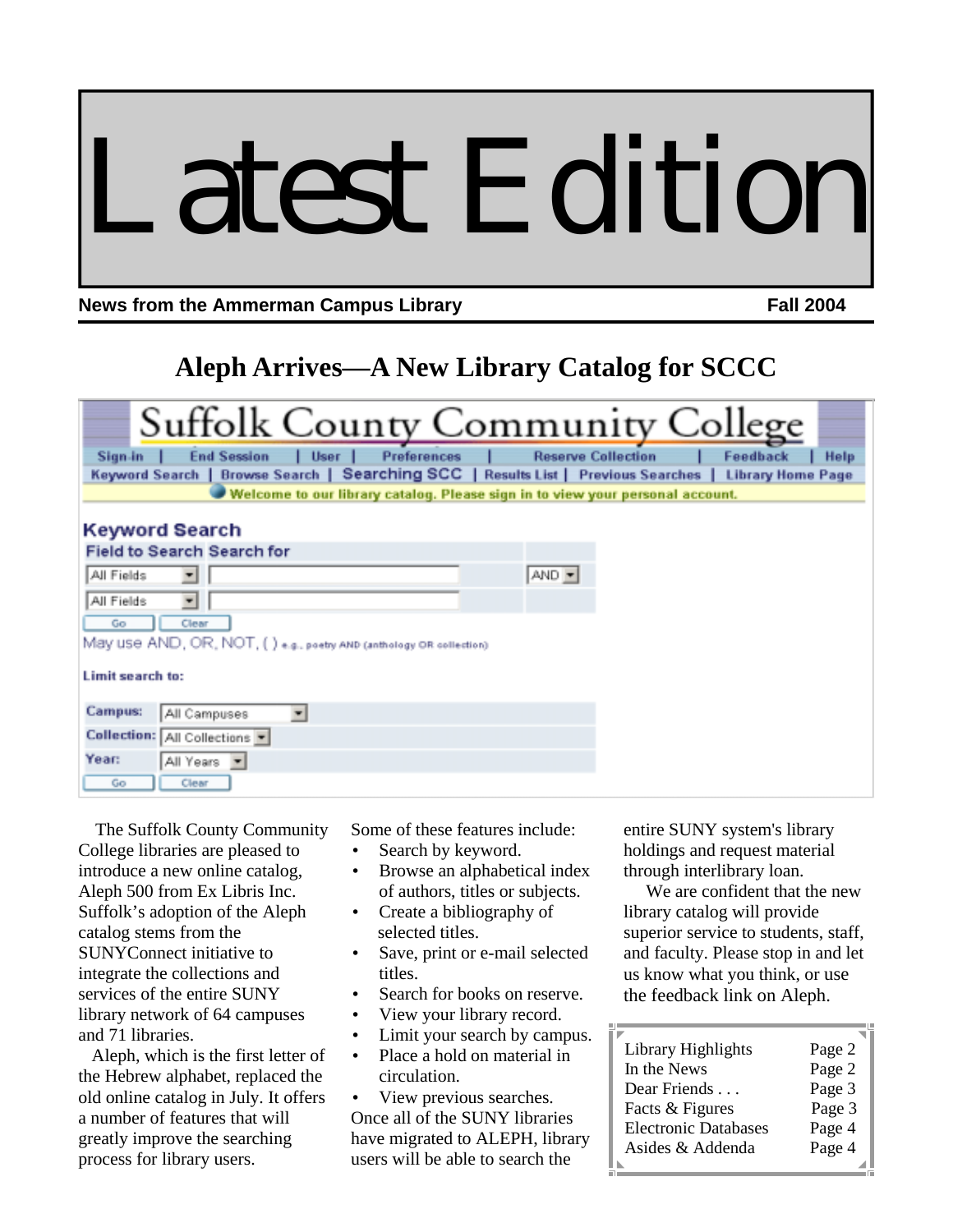# *Library Highlights Spring 2004*

**SUNY in Iraq: Rebuilding Academic Institutions.** 

Christian Filstrup, Dean and Director of Libraries at SUNY Stony Brook, lectured about his travels to Baghdad in Dec. 2003 as part of a team to rebuild academic and cultural institutions. Sponsored by the Ammerman Library.

**The USA PATRIOT Act.** Jared Feuer, Suffolk County Chapter Director of the American Civil Liberties Union, discussed its impact on civil liberties in higher education, libraries, and society. Sponsored by the Faculty Association and SCCC Libraries.

**The 2nd Annual Writer's Café Series** featured four talented writers this spring. John Westermann, SUNY Stony Brook Professor of English, discussed the transformation of his novel *Exit Wounds* into a major motion picture. Dr. Otelemate Harry, SCCC's Fulbright Scholar-in-Residence, gave a reading of his short stories. Dr. Filiz Turhan, SCCC assistant professor of English, discussed the roles of women in her book *The Other Empire: British Romantic Writings About the Ottoman Empire.* Louisa Thomas Hargrave, co-founder of Long Island's first commercial winery, talked about her book *The Vineyard: The Pleasures and Perils of Creating an American Winery*. Fall speakers will be posted to the "What's New" section of the library's home page and the SCCC Calendar of Events.

# In the News

**Marya Shepherd**, reference and instruction librarian, presented a paper, "Plagiarism: What's a Prof. to Do? Prevention and Detection Strategies," at the SUNY Library Association Conference at SUNY Cortland in May. Following the presentation, Prof. Shepherd provided attendees with a packet of materials and resources for conducting plagiarism workshops on their campuses.

**Susan DeMasi,** media services librarian, has been writing book and media reviews for the following library journals: *CHOICE—Current Reviews for Academic Libraries*, *Library Journal*, and *Educational Media Reviews Online*  (EMRO).

## **MEDIA SERVICES REMINDER**

**For questions or requests regarding Smart Carts or Smart Cart instruction, please call Classroom Media Services at 451-4189.**

## *Focus on Reference*

When doing research, don't forget that we have a terrific reference collection. Here are some recent additions to the collection. They are all shelved in the Reference stacks on the main floor:

**Ancestry in America** HB3505 .A53 2003 **Cambridge Historical Dictionary of Disease** RC41 .C365 2003 **Dating and Sexuality in America** HQ801 .A3 T87 2003 **Dictionary of American History** E174 .D52 2003 (10 vols) **Encyclopedia of American Television** PN1992.18 .L33 2003 **Encyclopedia of Biodiversity** QH541.15 .B56 E53 (5 vols) **Encyclopedia of Education** LB15 .E47 2003 (8 vols) **Encyclopedia of Lawmen, Outlaws, and Gunfighters**  F59 .M48 2003 **Encyclopedia of Religious Freedom** BV741 .E47 2003

**Encyclopedia of Terrorism** HV6431 .K883 2003 **Gale Encyclopedia of the Unusual and Unexplained**  BF1025 .S79 2003

**Holocaust Literature** PN56 .H55 H66 2003 (2 vols) **International Encyclopedia of Women Scientists**  Q141 .O27 2002

**Johns Hopkins Symptoms and Remedies: The Complete Home Medical Reference** RC8 .J66 2003

**Latin American and Caribbean Artists of the Modern Era**  N6502.4 .S45 2003

**Media and Politics in America** P95.82 .U6 S74 2003 **New York Yankees: One Hundred Years**  GV875 .N4 N48 2003

**Ocean Politics and Policy** GC64 .J33 2003 **Oxford Encyclopedia of American Literature** PS21 .E537 2004

# *Focus on Media*

The following videos and DVDs are among the many that have recently been added to the library's media collection. To use materials for classroom presentations, please call Classroom Media Services at ext. 4189.

**America Beyond the Color Line** VH 2057, vol. 1& 2 **Captive Audience: Advertising Invades the Classroom** VH2010

**Classical European Composers** DVD 149 **Connections: An Alternative View of Change**  DVD 154, vol. 1-10 **The Great Artists** DVD 152, vol. 1-5 **Hal Holbrook in Mark Twain Tonight** VH 2018 **History of Western Art** DVD 151, vol. 1-6 **Jazz (Ken Burns)** DVD 147, vol. 1-10 **Magic of the Image: Photography Revealed** DVD 178 **Rabbit Proof Fence** DVD 180 **Reporting America at War** VH 2055, vol. 1&2 **Secret Life of the Brain** DVD 150 **Whale Riders** DVD 146 **The World Stopped Watching** VH 2017

In addition to the above, the library has acquired a number of recent independent films. Part of the *Film Movement Series*, these include awardwinning titles from the acclaimed Sundance, Venice, and Toronto film festivals. Promotional posters are available for clubs wishing to use these films. To see program descriptions, go to the library home page and type "Film Movement" in the search box.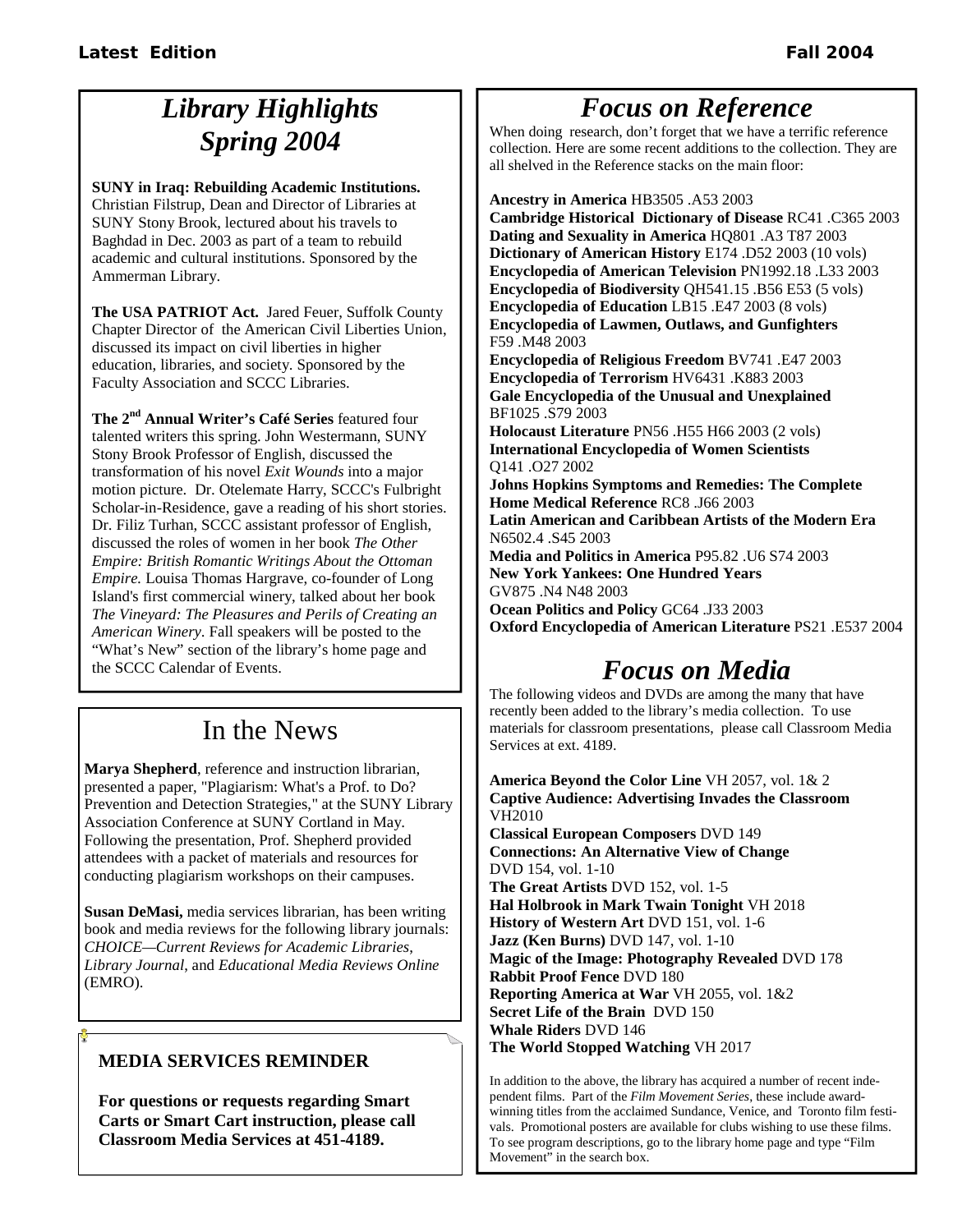# Dear Friends . . .

## <u>ภาย ใคม บำไม่ไม่ไม่ไม่ไม่ไม่ไม่ไม่ไ</u>

 Welcome back! Your library is real, creative, and active. This library offers you access to a vast array of print and electronic resources, an integrated library system in support of our college instructional programs, lectures, movies, exhibitions, and, of course, the library faculty members who teach library research credit-bearing classes (six of them this fall). The same library faculty members provide library orientation to a variety of faculty and students in discipline specific courses, and freshman seminars as well as library workshops. The library statistics in this newsletter illustrate the energy, the enthusiasm and the resourcefulness of our library faculty and staff.

 Our aim, as librarians, is to contribute actively in our college's mission to provide cultural, social, and educational activities to enrich the lives of our college community. We urge you to keep using your library and its resources. We are always delighted to see you attending the many lectures, movie series, and workshops. This is what we are about. We thrive on collaborating with our talented faculty, staff, and administrators to better serve our students. A well-informed citizen is a productive and socially conscious citizen. Thus, we are fostering civility by disseminating knowledge and information and by strengthening our students' critical thinking. This fall semester we will continue our activities and services. Please, use the library Web page, call us, pass by and attend some of our activities. We'd love to see you.

#### **Hedi BenAicha, Associate Dean of Libraries**

## **Facts & Figures - Spring 2004:**

| People who came to the library:                      | approx. 100,000 |
|------------------------------------------------------|-----------------|
| People who logged in to library databases (total):   | 51,397          |
| from <i>off</i> campus                               | 19,845          |
| from <i>on</i> campus                                | 31,552          |
|                                                      |                 |
| <b>Books:</b>                                        |                 |
| Books ordered:                                       | 790             |
| Books checked out:                                   | 2,959           |
| Books borrowed through interlibrary loan:            | 117             |
| Books lent to other libraries:                       | 168             |
|                                                      |                 |
| <b>Reserve materials</b> checked out:                | 490             |
|                                                      |                 |
| <b>Periodicals:</b>                                  |                 |
| Periodicals checked out:                             | 4,153           |
| Journal articles received through interlibrary loan: | 108             |
| Journal articles supplied to other libraries:        | 35              |
|                                                      |                 |
| <b>Media:</b>                                        |                 |
| Classroom Media Services equipment requests:         | 1,950           |
| <b>Smart Cart Requests:</b>                          | 355             |
|                                                      |                 |
| <b>Library Instruction:</b>                          |                 |
| OS15/20 classes                                      | 40              |
| <b>Subject Specific classes</b>                      | 31              |
| LR11–Introduction to Library Research classes        | 3               |
|                                                      |                 |